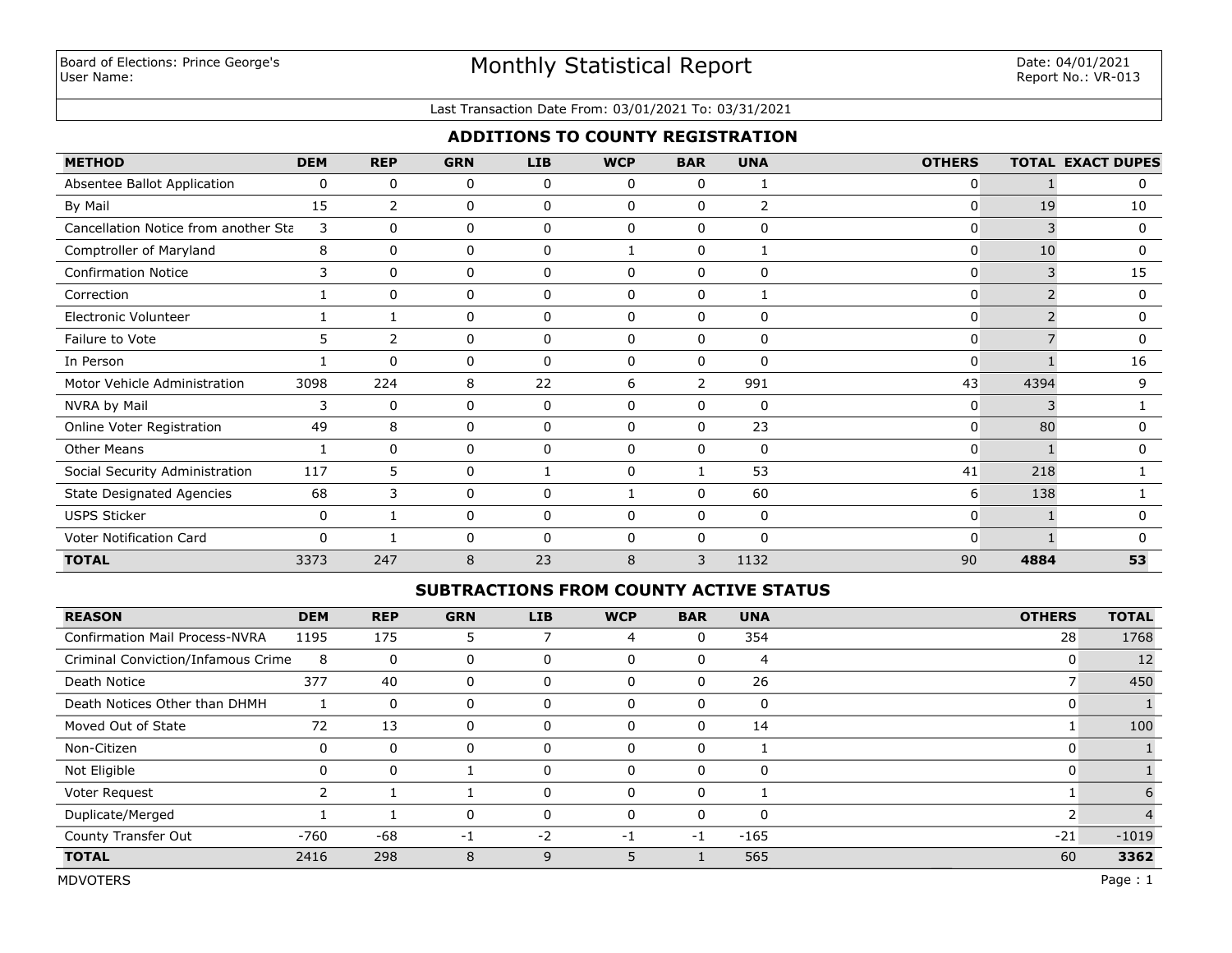Last Transaction Date From: 03/01/2021 To: 03/31/2021

## **AFFILIATION CHANGES**

| <b>CHANGE</b> | <b>DEM</b> | <b>REP</b> | <b>GRN</b> | <b>LIB</b> | <b>WCP</b> | <b>BAR</b> | <b>UNA</b> | <b>OTHERS</b> | <b>TOTAL</b> |
|---------------|------------|------------|------------|------------|------------|------------|------------|---------------|--------------|
| From          | 692        | 384        |            | 10         |            |            | 279        | 119           | 1498         |
| To            | 390        | 129        | τn         | 18         | TС         |            | 732        | 196           | 1498         |
| <b>TOTAL</b>  | $-302$     | $-255$     |            |            | <u>_ _</u> |            | 453        | --            |              |

#### **CURRENT ACTIVE REGISTRATION**

| <b>ACTIVITY</b>              | <b>DEM</b> | <b>REP</b> | <b>GRN</b> | <b>LIB</b> | <b>WCP</b> | <b>BAR</b> | <b>UNA</b> | <b>OTHERS</b> | <b>TOTAL</b> |
|------------------------------|------------|------------|------------|------------|------------|------------|------------|---------------|--------------|
| <b>BEGINNING OF REPORT</b>   | 471216     | 39128      | 700        | 1168       | 290        | 144        | 78144      | 10896         | 601686       |
| ADDITIONS $(+)$              | 3373       | 247        | 8          | 23         | 8          | 3          | 1132       | 90            | 4884         |
| REINSTATED (+)               | 130        |            |            |            | 0          | 0          | 35         |               | 170          |
| CANCELLED (-)                | -459       | $-55$      | $-2$       |            | $\Omega$   | 0          | -46        | $-11$         | $-573$       |
| COUNTY TRANSFER OUT (-)      | $-760$     | -68        | $-1$       | $-2$       | $-1$       | -1         | $-165$     | $-21$         | $-1019$      |
| AFFILIATION CHANGES (+ OR -) | $-302$     | $-255$     |            | 8          | 12         | 4          | 453        | 77            | $\Omega$     |
| * INACTIVATED (-)            | $-1196$    | $-175$     | -5         | $-7$       | $-4$       | 0          | $-354$     | $-28$         | $-1769$      |
| $*$ REACTIVATED $(+)$        | 172        | 9          | 0          |            | 0          | 0          | 51         | ь             | 239          |
| <b>END OF REPORT TOTALS</b>  | 472174     | 38834      | 704        | 1191       | 305        | 150        | 79250      | 11010         | 603618       |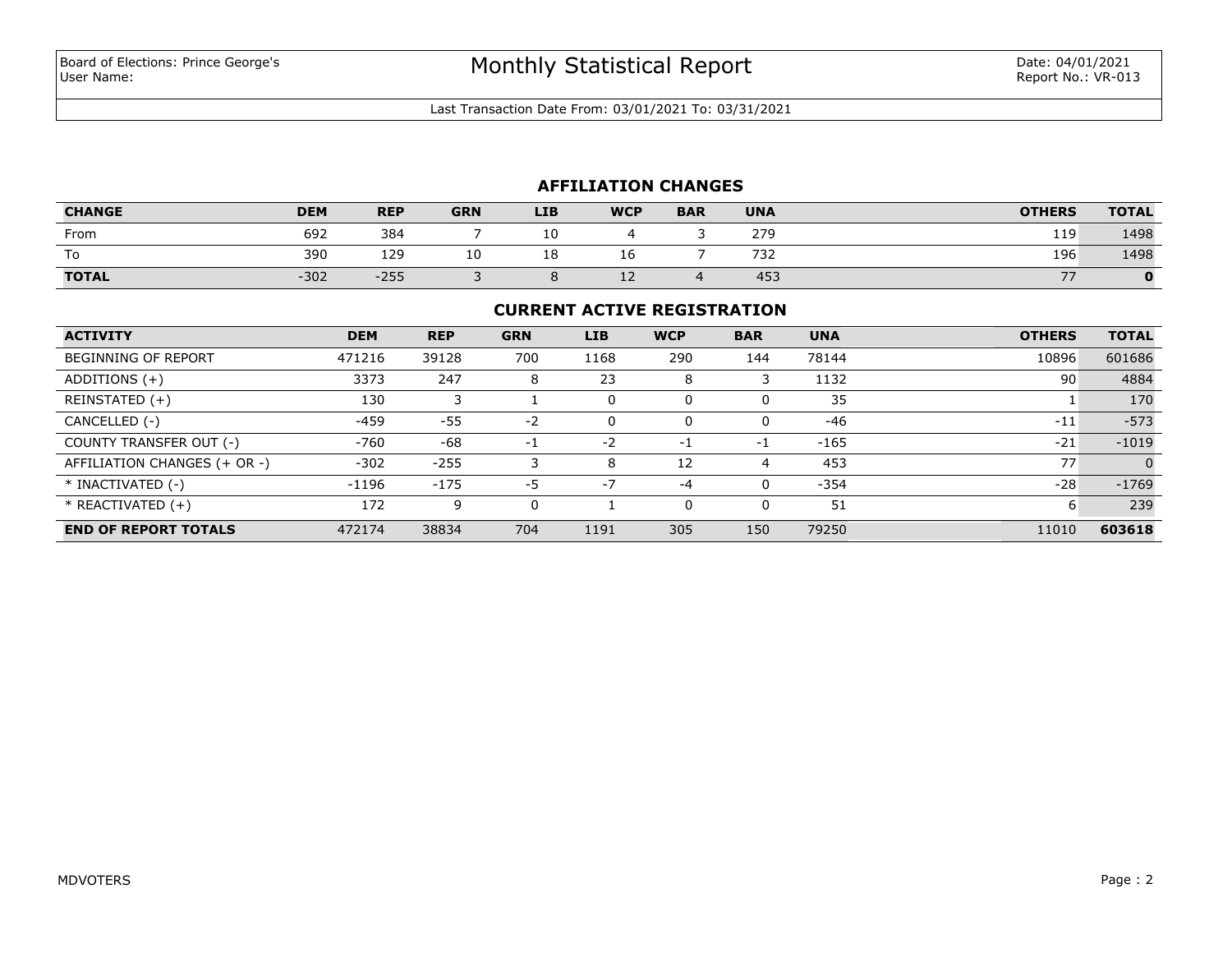#### Last Transaction Date From: 03/01/2021 To: 03/31/2021

## **INACTIVE REGISTRATION**

## **SUBTRACTIONS FROM COUNTY INACTIVE STATUS**

| <b>REASON</b>                    | <b>DEM</b>     | <b>REP</b> | <b>GRN</b> | <b>LIB</b>     | <b>WCP</b>  | <b>BAR</b>     | <b>UNA</b> | <b>OTHERS</b> | <b>TOTAL</b>   |
|----------------------------------|----------------|------------|------------|----------------|-------------|----------------|------------|---------------|----------------|
| Absentee Ballot Application      | 0              | 0          | 0          | 0              | 0           | 0              |            | 0             |                |
| By Mail                          | 2              | 0          | 0          | 0              | 0           | 0              |            | 0             | 3              |
| <b>Confirmation Mail Process</b> | 1              | 0          | 0          | 0              | 0           | 0              | 0          | 0             | $\mathbf{1}$   |
| <b>Confirmation Notice</b>       | 8              | 1          | 0          | 0              | 0           | 0              | 4          | 0             | 13             |
| Correction                       | 3              | 1          | 0          | 0              | 0           | 0              | 0          | 1             | 5              |
| Death Notice                     | 19             | 2          | 0          | 0              | 0           | 0              | 0          |               | 22             |
| <b>ERIC Report</b>               | 1              | 0          | 0          | 0              | 0           | 0              | 0          | 0             | $\mathbf{1}$   |
| In Person                        | $\overline{2}$ | 0          | 0          | 0              | 0           | 0              | 0          | 0             | $\overline{2}$ |
| Mental Incompetence              | 0              |            | 0          | 0              | 0           | 0              | 0          | 0             |                |
| Motor Vehicle Administration     | 150            | 4          | 0          | 1              | 0           | 0              | 37         | 2             | 194            |
| Moved Out of State               | 708            | 194        | 2          | $\overline{2}$ | 0           | 0              | 128        | 29            | 1063           |
| Online Voter Registration        | 3              | 0          | 0          | 0              | 0           | 0              | 2          | 0             | 5              |
| <b>State Designated Agencies</b> | 6              | 0          | 0          | $\mathbf 0$    | 0           | 0              | 3          | 0             | $\overline{9}$ |
| Voter Request                    | $\overline{2}$ | 0          | 0          | 0              | 0           | 0              | 0          | 0             | $\overline{2}$ |
| Duplicate/Merged                 | 0              | 0          | 0          | 0              | 0           | 0              | 0          | 0             | $\pmb{0}$      |
| County Transfer Out              | $-11$          | $-3$       | $-1$       | 0              | 0           | 0              | $-8$       | 0             | $-23$          |
| <b>TOTAL</b>                     | 916            | 206        | 3          | 3              | $\mathbf 0$ | $\overline{0}$ | 184        | 33            | 1345           |

## **CURRENT INACTIVE REGISTRATION**

| <b>ACTIVITY</b>              | <b>DEM</b> | <b>REP</b> | <b>GRN</b> | LIB  | <b>WCP</b> | <b>BAR</b> | <b>UNA</b> | <b>OTHERS</b> | <b>TOTAL</b> |
|------------------------------|------------|------------|------------|------|------------|------------|------------|---------------|--------------|
| BEGINNING OF REPORT          | 18092      | 2198       | 56         | 142  | 0          |            | 4632       | 409           | 25532        |
| $*$ INACTIVATED $(+)$        | 1196       | 175        |            |      |            |            | 354        | 28            | 1769         |
| *REACTIVATED (-)             | $-180$     | -6         | 0          | $-1$ | 0          |            | $-49$      | -3            | $-239$       |
| COUNTY TRANSFER OUT (-)      | $-11$      | -3         | $-1$       |      | 0          |            | -8         |               | $-23$        |
| AFFILIATION CHANGES (+ OR -) | $-2$       | $-1$       |            |      |            | - 1        |            |               |              |
| CANCELLED FROM INACTIVE (-)  | $-730$     | $-197$     | $-2$       | $-2$ | 0          |            | $-128$     | $-30$         | $-1089$      |
| PENDING FROM INACTIVE (-)    |            |            | $\Omega$   |      | 0          |            | 0          |               |              |
| <b>TOTAL INACTIVE</b>        | 18365      | 2166       | 58         | 146  |            |            | 4803       | 405           | 25950        |